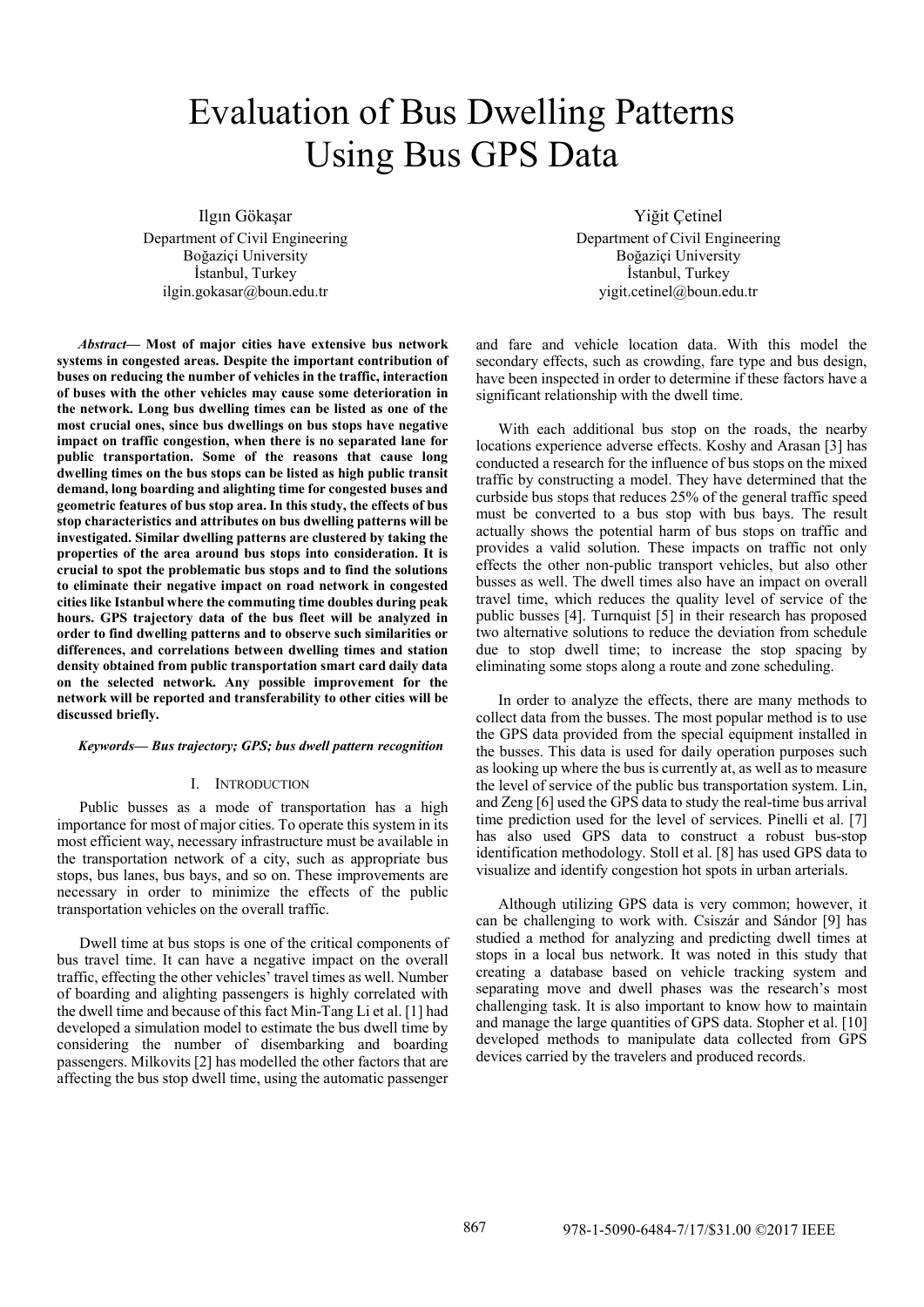in order to find dwelling patterns and to find correlations In this research, GPS data of the public busses were analyzed between the characteristics of bus stops and the dwelling patterns. With the results it is aimed to determine the problematic stations and find out the reason behind it. By determining these stations and reporting any possible improvement, the negative impact of these bus stops on the overall traffic is expected to be decreased.

# II. METHODOLOGY

GPS trajectory data of buses in service during April 2016 is obtained from Istanbul Electric Tram and Tunnel Company (IETT) in comma separated vector (CSV) format. Data consist of time stamp, latitude, longitude values and bus door number of the selected bus route shown in Fig. 1.

The selected bus route (30A) consists of a variety of traffic density and the number of lanes. It is a ring route between two densely populated areas, namely Mecidiyeköy and Besiktas, passing through a network, consisting of 3-lane arterial, 1- and 2-lane local roads.

The selected bus route data is analyzed using R-Stats software. 421 data files of single daily bus logs are recorded in 30 days. On that specific route, mostly 14 different buses are operating in a day. Each data log has 5 thousand data points on the average with a total of 2.1 million data points. Data points are collected approximately 4 times in a minute, the median of the sample rate is 0.0625 Hz (16 second).

Distance between geographic (geodetic) coordinates of successive data points is calculated based on an ellipsoid (spheroid) model of the world. WGS84 ellipsoid model is used in the calculation, which is using inverse geodesic function in 'Geosphere' package of R. Then, using the time and position differences, average speeds are simply calculated for each data point (Fig 2).



Fig. 1. The selected bus route (Beşiktaş-Mecidiyeköy) and its bus stops

Threshold speed for determining whether a bus is stopping is needed, since the bus can stop without having zero speed value because of the sampling rate. The threshold speed  $V<sub>S</sub>$  is calculated with simple bus stopping simulation. The bus deceleration and acceleration rates are taken from the literature[11] as 0.19g and 0.15g. In the shortest stopping interval case, it is assumed that bus is stopping only 1 second. In 16 seconds period, which is median sampling period of data, the average bus speed is calculated as 5.9 km/h.

All data points, which have less speed value than threshold speed  $V_s$ , are labelled as stopped. With longer stopping cases, average bus speeds will be decreasing. Thus, it is claimed that data with less than  $V<sub>S</sub>$  gives stopping of the buses. Consecutive stopping point durations are summed up to determine durations of moments when buses stop.





Fig. 2. Sample data information: Latitude, longitude, distance, time difference, speed and stop duration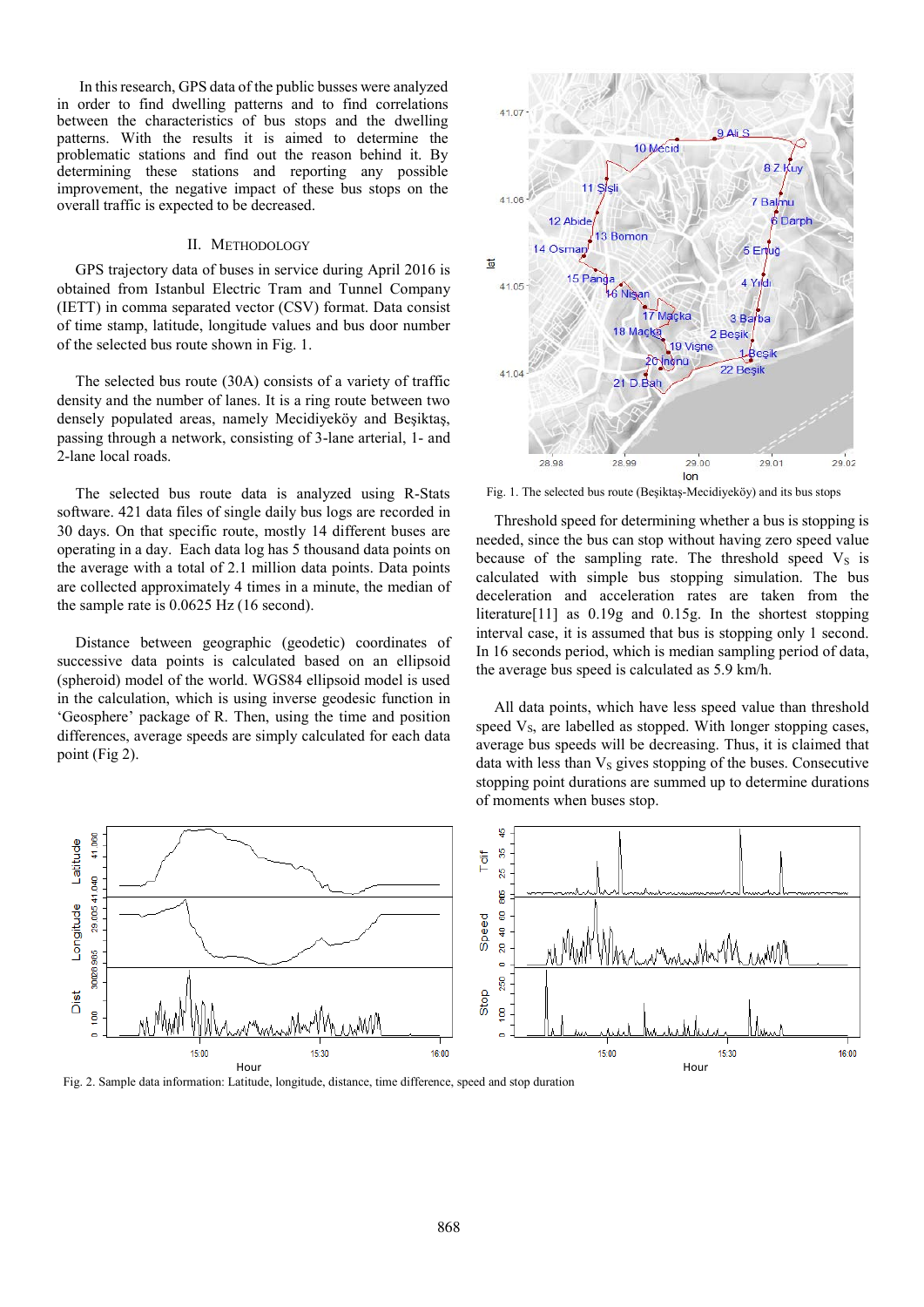

Fig. 3. Sample bus stop dwelling pattern and boxplots

Sample trip of a bus is extracted and plotted in Fig. 2. The trip started at 14:40, ended at 15:50 as seen in 'Dist' subplot that shows displacement of bus. 'Tdif' (time difference) shows that there are irregularities in the data recording frequency although the most recurrent logging period is 16 seconds. There is a peak at the beginning of the 'Stop' subplot because of waiting time before trip start. Excluding the first peak, other peaks show durations of separate stopping moments.

Box plot of the stopping times of the sample bus stops shows density of the data (Fig. 3). The box plot on the x axis presents that the most of the data are between 1:00AM and 7:30PM. It is spotted with the box plot on the y axis that there are outliers after 50 seconds dwell time. Mean of the data is 5PM on time axis and 15 seconds on dwell time axis.

The explained analysis are implied to all bus trips. Then, the stoppings are matched to bus stops to find dwelling patterns. For a demonstration purpose, the third bus stop (Barbaros Bulvari) is focused on. All dwell times of the stop plotted with record time on x axis in Fig. 3. Bus operation hours starting from 6 AM and there is not much data after midnight. The data is smoothed with LOESS (Local Polynomial Regression Fitting) model. A polynomial surface is fit using local fitting. As a result, there can be seen a lift in dwell time in the evening peak.

All dwelling patterns of bus stops on selected route are plotted starting from 6AM to midnight in Fig. 4. The first plot (a) shows dwell patterns of all bus stops on the selected route. The bus stops are selected as outliers when their dwell time is exceeding one minute at any time (b). The third plot (c) shows regular bus stop patterns except outlier ones.

Most of the stops have increased dwell times in the evening peak starting from 4PM to 7PM, and they also have peak dwell times around 6PM. When some of them have saddle point of dwell times around 1PM, some others reaches their peak points. Although a significant increase of dwell pattern is observed on one bus stop at the end of the day, the rest of them have decreasing pattern around 11PM.



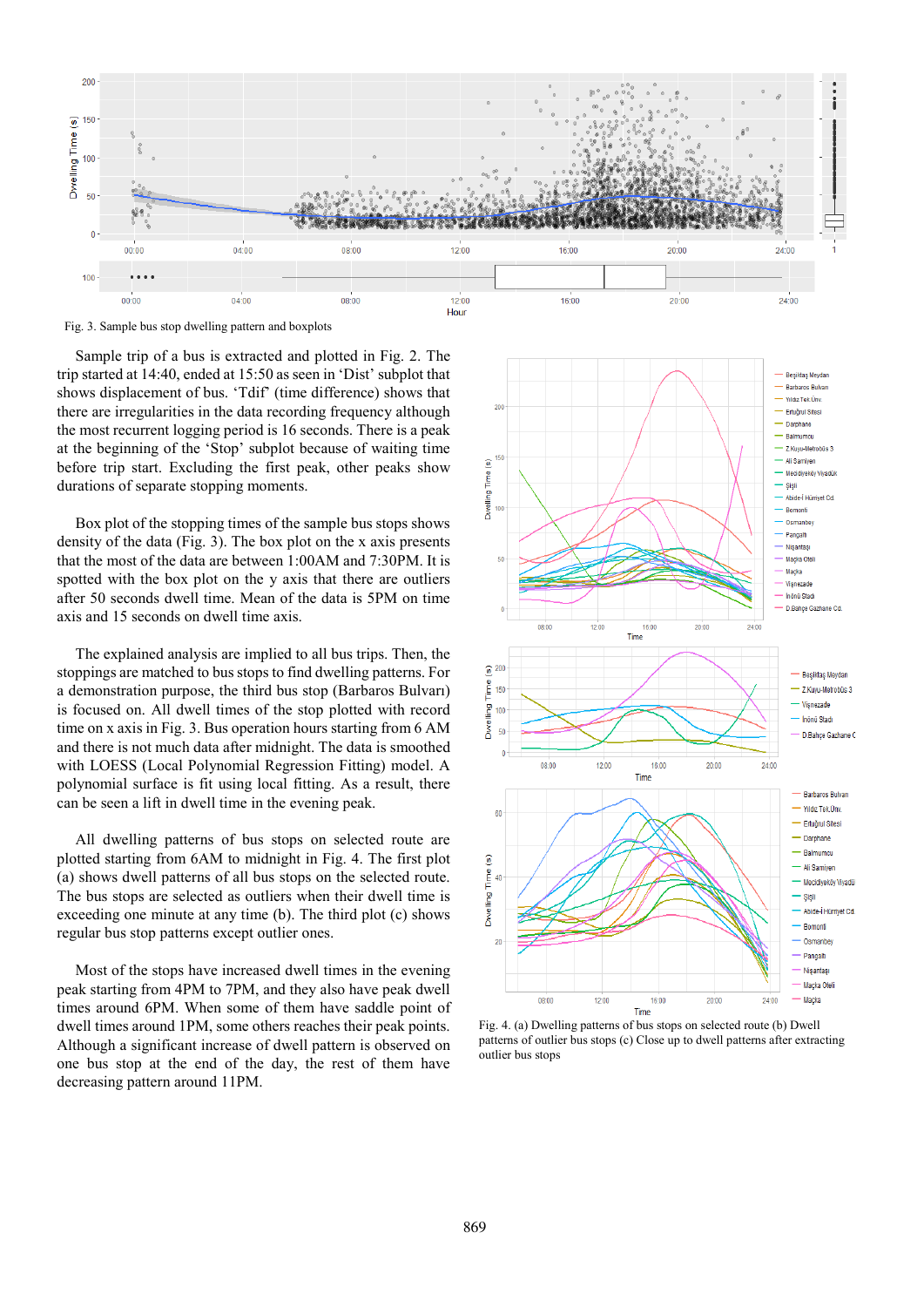bus stops' patterns are calculated for each moment. The patterns bus stops' patterns are calculated for each moment. The patterns Dwelling pattern similarities are determined using hierarchical clustering method. Euclidian distances (1) among are clustered using maximum of the calculated distances (2).

$$
|a - b||_2 = \sqrt{\sum_i (a_i - b_i)^2}
$$
 (1)

$$
\max\{d(a,b):a\in A,\,b\in B\}.\tag{2}
$$

The dendrogram of the clusters is shown in Fig. 5. When using 7 clusters, all outliers are separated from regular bus stops. While the cluster number 1, 4, 5, 6 and 7 are outlier clusters, each with 1 member, the cluster number 2 and 3 includes bus stops with regular patterns.



Fig. 5. Bus dwell patterns cluster dendrogram

Bus stops characteristics are shown in Table 1. The stops are sorted according to the route order. Number of lanes where the bus stops locate, whether pockets of the bus stops exist and passenger demands of the bus stops are obtain as bus stops characteristics.

Bus ridership is calculated using transportation smart card data (Istanbulkard), which consists of passengers boarding public transportation. A timestamp, user id and bus stop id are recorded when a passenger uses the card while boarding a bus. It is used to calculate ridership of each bus stop monthly, daily or hourly. Transportation smart card data of April 2016 for the selected route is aggregated to calculate total bus ridership for each bus stop.

All vehicles which are in the selected bus route are almost identical. They have one door for entrance which allows only one person to board and two exit doors which allow two or three people to alight. Thus, only the network information around the bus stops and the ridership are considered as attributes.

#### TABLE I. BUS STOPS INFORMATION

| N <sub>0</sub>           | <b>Bus Stop Attributes</b> |                        |              |                        |
|--------------------------|----------------------------|------------------------|--------------|------------------------|
|                          | Name                       | Lane<br>N <sub>o</sub> | Pocket       | Ridership <sup>a</sup> |
| $\overline{2}$           | Beşiktaş Meydan            | 3                      | 1            | 858                    |
| 3                        | Barbaros Bulvarı           | 3                      | $\mathbf{1}$ | 695                    |
| $\overline{\mathcal{L}}$ | Yıldız Tek.Ünv.            | 3                      | $\mathbf{1}$ | 801                    |
| 5                        | Ertuğrul Sitesi            | 3                      | $\theta$     | 708                    |
| 6                        | Darphane                   | 3                      | $\theta$     | 690                    |
| $\overline{7}$           | Balmumcu                   | 3                      | $\theta$     | 729                    |
| 8                        | Z.Kuyu-Metrobüs 3          | 3                      | 1            | 334                    |
| 9                        | Ali Samiyen                | $\mathbf{1}$           | $\mathbf{0}$ | 757                    |
| 10                       | Mecidiyeköy Viyadük        | 4                      | 1            | 868                    |
| 11                       | Sişli                      | $\overline{2}$         | $\theta$     | 853                    |
| 12                       | Abide-İ Hürriyet Cd.       | 1                      | $\theta$     | 676                    |
| 13                       | Bomonti                    | 1                      | $\theta$     | 569                    |
| 14                       | Osmanbey                   | $\overline{2}$         | 1            | 635                    |
| 15                       | Pangaltı                   | 1                      | $\theta$     | 850                    |
| 16                       | Nişantaşı                  | $\overline{2}$         | 1            | 665                    |
| 17                       | Maçka Oteli                | 1                      | $\mathbf{0}$ | 567                    |
| 18                       | Maçka                      | 1                      | $\theta$     | 494                    |
| 19                       | Visnezade                  | 1                      | $\theta$     | 209                    |
| 20                       | İnönü Stadı                | 3                      | $\theta$     | 160                    |
| 21                       | D.Bahçe Gazhane Cd.        | 3                      | $\mathbf{1}$ | 331                    |

a. Transportation card use of the selected bus route in April 2016

The first stop (number 1 and 22) is the terminal station of the selected ring route. The terminal station has long waiting times in order to fit on schedules of the route. Since these waiting times are different from dwelling times, the first stop is eliminated from the analysis.

After a bus finishes a trip, it waits in the terminal until its next schedule. 5-10 mins before the scheduled time, the bus door is opened to allow passengers to board. The time is usually much more than enough for all passengers to board. If the bus driver sees an extraordinary demand in the terminal, he/she opens the door even earlier so that there will be no delay in the schedule.

In the selected route, although majority of the bus stops locate in 3-lane road, 35% of them are in one lane road. 40% of bus stops have separated pocket. More than 13.3 thousand people, and 622 people per bus stop, are using this bus route monthly when including the terminal station (bus stops number 1) which is outside the scope of this analysis. Dwell pattern clusters and characteristic clusters are compared in Fig. 6.